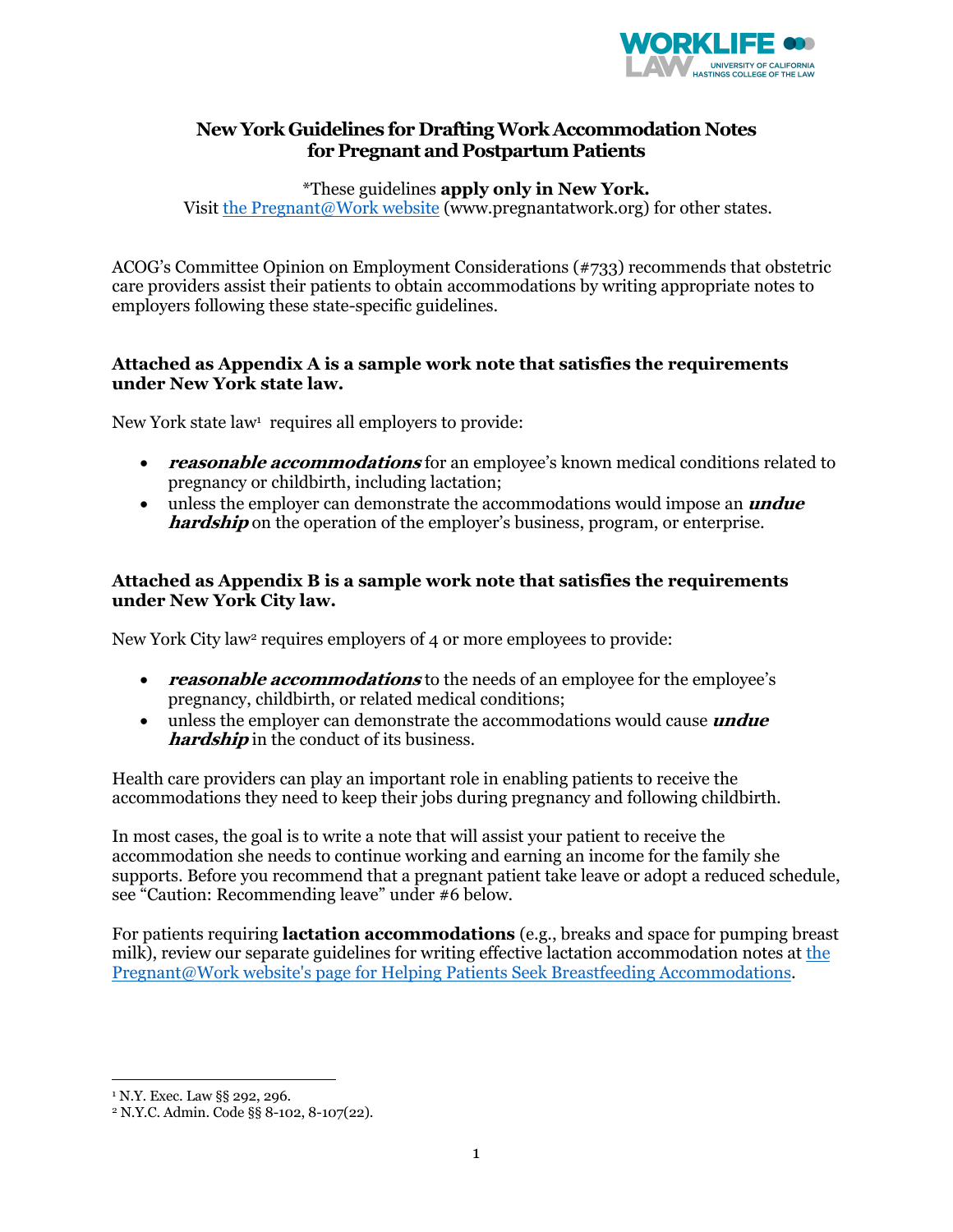To write an effective pregnancy accommodation work note, a New York ("NY") state healthcare provider typically must include 7 components in her note, outlined below.

New York City ("NYC") has its own pregnancy accommodation law, which does *not* require a doctor's note in most circumstances.3 Notes written for pregnant patients who **work** *inside* NYC (Manhattan, Queens, the Bronx, Staten Island, or Brooklyn) will differ slightly from those for patients working outside of NYC.

- **If your patient works somewhere in the state of NY, but outside of NYC:** follow all of the 7 steps below.
- **If your patient works in NYC:** follow steps 1, 4, 5, 6, & 7 below you may skip steps 2 & 3 (for privacy).
	- **1. State that your patient is pregnant or postpartum.** To trigger the protections of the NY and NYC laws (and related federal laws) your patient must reveal that she is pregnant or recently gave birth.

*What if my patient does not want to reveal her pregnancy to her employer?* That is her choice, but she may be less likely to receive the accommodation she needs.

**2. Identify your patient's medical condition(s) and the bodily system(s) impaired.** Identifying this information in the note will demonstrate to your patient's employer that she has a medical condition related to pregnancy or childbirth and therefore is entitled to an accommodation under the aforementioned laws.

See **Appendix C** for a list of medical conditions commonly associated with pregnancy. Examples include:

- Gestational Diabetes, an impairment of the endocrine system
- Sciatica/severe back pain, an impairment of the musculoskeletal system
- Migraine headaches, an impairment of the cardiovascular and nervous systems
- Recurrent urinary tract infections, an impairment of the genitourinary system

**Tip:** It is useful to identify a specific medical diagnosis and the bodily system it impairs, if possible. For example, state that your patient has been diagnosed with "hyperemesis gravidarum, an impairment of the digestive and reproductive systems," instead of simply saying she has "morning sickness."

**What if my patient does not have an identifiable medical condition or does not want to disclose it for privacy reasons?** You will increase the likelihood that your patient will receive an accommodation by identifying a specific medical condition in your note. If your patient does not want to disclose her diagnosis, you should ask your patient if she is comfortable disclosing the bodily systems the condition impairs. (E.g., instead of disclosing "depression and anxiety," state that patient has "a medical condition that impairs the cardiovascular, immune, and brain systems.") If your patient

<sup>3</sup> NYC's pregnancy accommodation law **prohibits** employers from requesting medical documentation as part of the accommodation process, **unless the person is requesting**: (1) to **work from home** (either on an intermittent or longer-term basis), or (2) **time away from work** (other than for the 8-week period following childbirth) *and* the employer typically requests verification from other employees requesting leave-related accommodations for reasons other than pregnancy, childbirth, or a related medical condition. *See* N.Y. Exec. Law § 296; *see also* 9 NYCRR §  $466.11(j)(5); 47 R.C.N.Y. § 2-09(g).$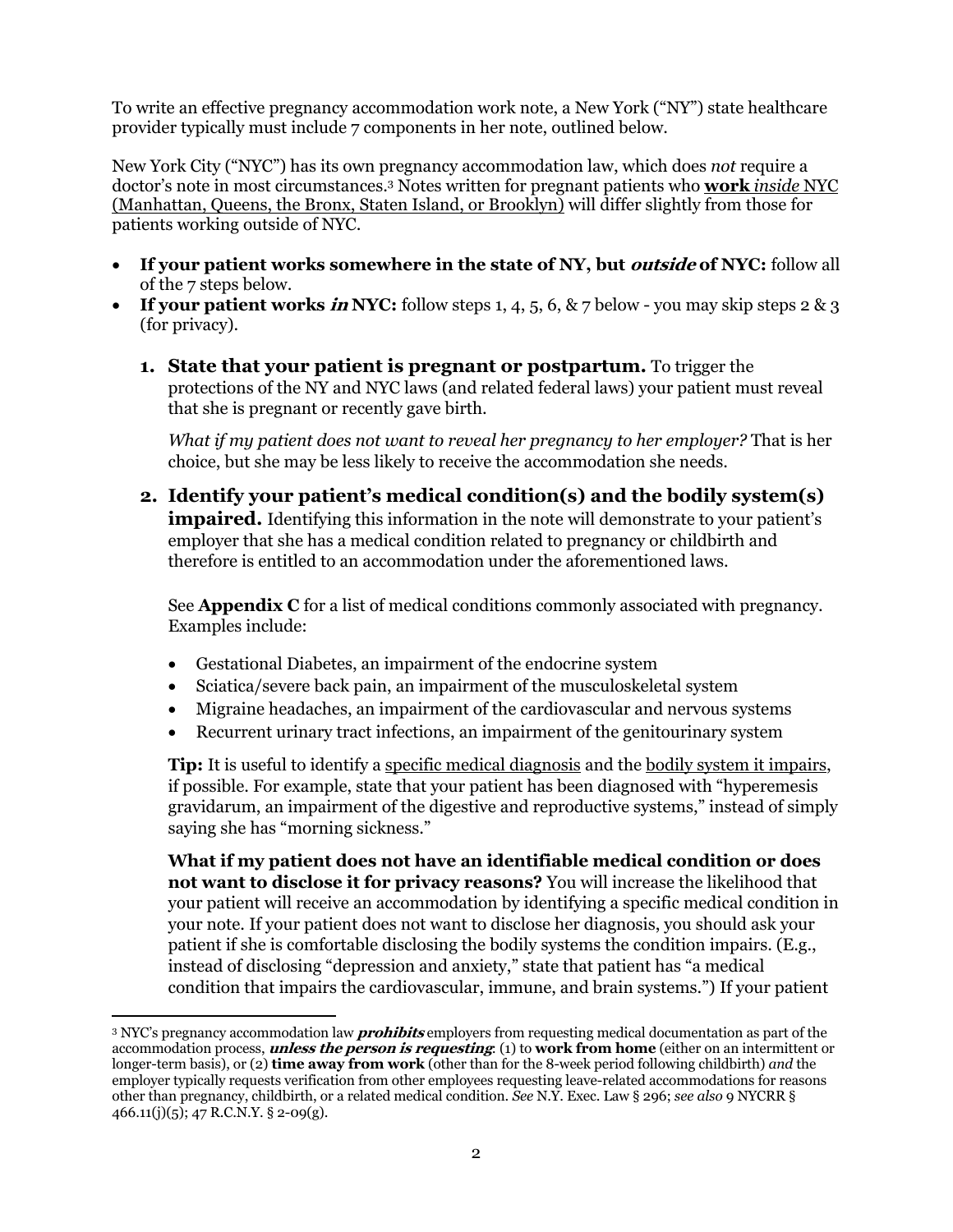does not provide her employer documentation of her condition, she may not be entitled to an accommodation under New York state law—although she may be entitled to an accommodation under another law or her employer's policies. If this is not possible, skip this step and continue to #3 below. **A sample work note that does not disclose any information about a medical condition is attached as Appendix B.**

**3. Identify the normal bodily functions that are inhibited by your patient's medical condition.** This will demonstrate for the employer that your patient is entitled to accommodation for her pregnancy-related medical condition.

**E.g., You may write**: "XYZ medical condition inhibits patient's ability to [eat, sleep, bend, reach, stand, walk, lift, communicate, concentrate, think, perform manual tasks, care for herself, work, or any other normal bodily function that is inhibited]."

**4. Precisely identify your patient's limitation(s)**. Identify exactly what your patient requires to work safely. Do not impose limitations that are not necessary, because if there is no accommodation available, your patient could be sent out on leave.

Examples of specific, clear limitations include:

- Is unable to stand for more than one hour without fifteen minutes of sitting
- Must eat snacks every two or three hours throughout the day
- May not lift more than 50 pounds more than three times per day
- Must consume water approximately every 10 minutes throughout the day
- May not be exposed to [specific toxin]
- May not be put at risk of being kicked in the stomach
- May not climb ladders

**CAUTION:** Avoid recommending limitations that are too vague or overly broad. For example, **DO NOT recommend**:

- "Light duty." Instead, specify the maximum number of pounds the patient can safely lift, that she can only be on her feet X amount without a rest break, etc.
- "No stress." This typically will cause a patient to lose her job. What employer can guarantee a stress-free job?
- "No physical activity." Be more specific; few jobs require no physical activity at all.

## **5. Affirmatively state that your patient is able to continue working with a reasonable accommodation.** Omit this step if you recommend full-time leave.

- **6. Recommend reasonable accommodation(s)**.Patients typically have a better chance of receiving the accommodations they need if their health care provider identifies them. Patients who work in NYC typically do not need medical documentation for the accommodation process unless they are requesting time away from work or to work from home.
	- A *reasonable accommodation* is any change in the work environment or in the way a job is customarily done that would enable the pregnant or postpartum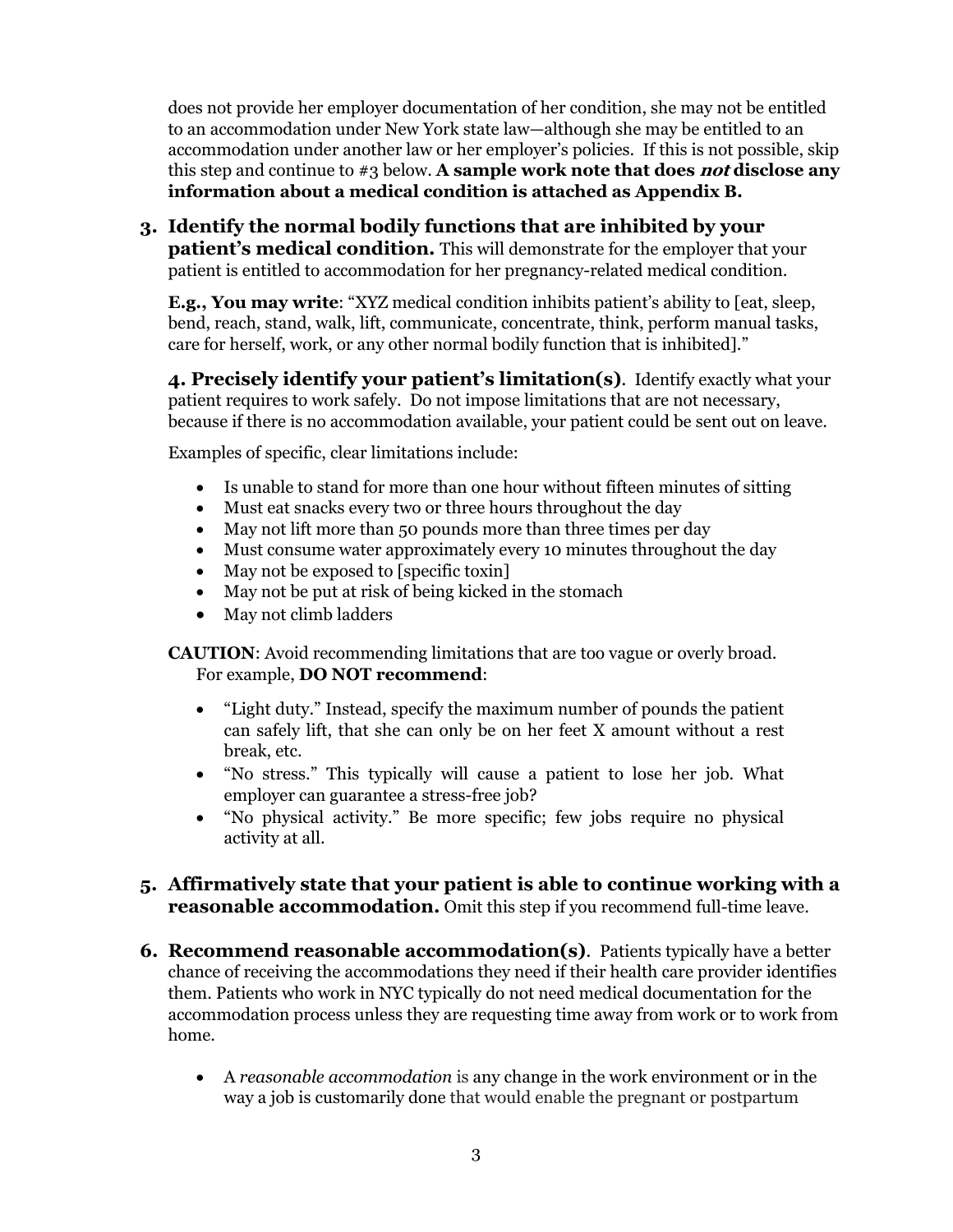employee to perform in a reasonable manner the activities involved in her job or occupation, without imposing an undue difficulty or expense on her employer. Speak with your patient about what may be possible at her workplace.

- *What if you don't know enough about your patient's workplace to recommend an accommodation?* So long as you clearly explain the patient's known limitations (#4 above), you are not required to recommend a specific accommodation. If you do recommend an accommodation, it is important to be as specific and clear as possible in making your recommendation.
- **Caution: Recommending leave.** Your patient should consider two factors before taking leave. First, *leave is often unpaid* (although women disabled by pregnancy may be eligible to receive *partial* income replacement through New York's Temporary Disability Insurance program). Second, most employees have limited leave time, or no leave time. If your patient exhausts her leave before she is able to return to work, she may be fired.
	- o During Pregnancy: Before recommending that your patient take leave during pregnancy, consider that if she goes out early in her pregnancy, *she may exhaust her leave* and have none available during the final weeks of pregnancy and following childbirth. You should discuss with your patient other accommodations that will allow her to continue working.
	- o Postpartum: Your patient may be entitled to take leave following childbirth for recovery and bonding with her newborn. She may also be entitled to take leave for postpartum pregnancy-related conditions (e.g., depression or anxiety). To learn about the laws that may provide your patient a right to take leave postpartum, visit the Babygate website.
- Caution: Recommending a reduced schedule: A woman whose health care provider recommends a reduced schedule (e.g., part time work) typically uses up her leave on a pro rata basis.
- **If your patient is fired for taking leave or unsure of her leave eligibility,** advise her to contact WorkLife Law's free legal hotline without delay (see below).

\***Appendix C** to this document is a chart of typical pregnancy-related conditions and accommodations that may be appropriate in addressing them.

### **Examples of reasonable accommodations include:**

- Acquisition of equipment for sitting
- More frequent or longer breaks
- Ability to periodically eat or drink water
- Periodic rest
- Time off for medical appointments
- Assistance with lifting or other manual labor
- Temporarily modified work duties
- Modified work schedules or telecommuting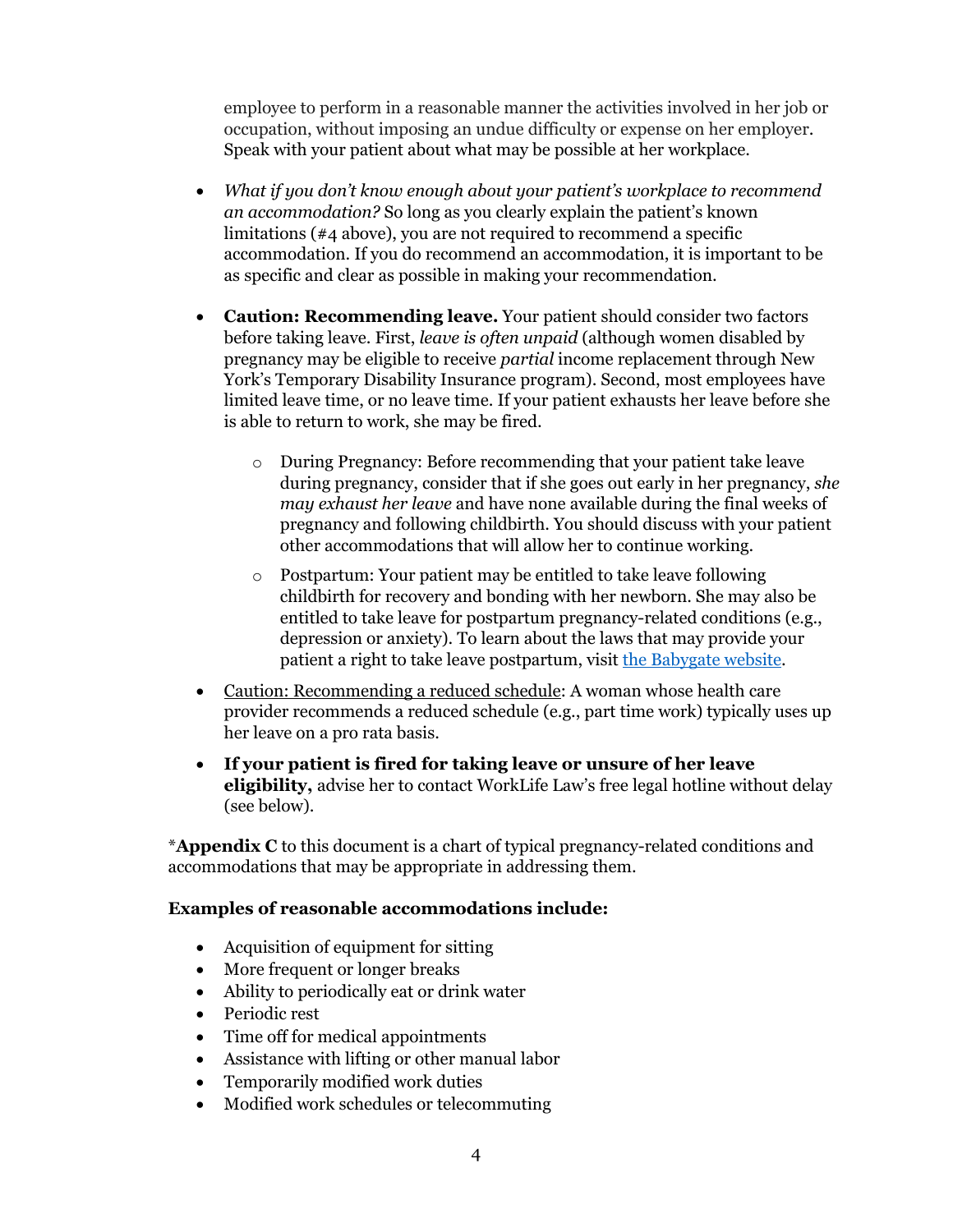**7. Provide expected duration of impairment and limitation**. Inform the employer how long you expect the limitation to last. Say, for example, that the limitation began on the date of the letter and is expected to last for the duration of your patient's pregnancy, until she gives birth on her approximate due date. If the end date of the accommodation is uncertain, you may choose to list a date by which you will have reevaluated your patient—the date can be extended or changed in the future. *If you say nothing at all about when a patient on leave can return to work, she may end up losing her job as a result.*

**Have Questions?** Health care providers may contact the Center for WorkLife Law at (415) 565-4640. Pregnant women may contact WorkLife Law's free legal hotline at hotline@worklifelaw.org or (415) 703-8276. WorkLife Law experts are available to deliver grand rounds or are available for other educational opportunities on this topic.

Visit the Pregnant@Work website (www.pregnantatwork.org) for more info or to draft a work accommodation note using our interactive note-writing tool.

**Sample Work Note for patients who work outside NYC: Attached as Appendix A is a sample work note that maximizes the likelihood that your patient will receive the accommodation she needs. An alternative sample work note, which does not disclose any information about a medical condition, is attached as Appendix B.**

**Sample Work Note for patients who work in NYC: Attached as Appendix B is a sample work note that maximizes the likelihood that your patient will receive the accommodation she needs.**

Thank you for your work and commitment to your patients.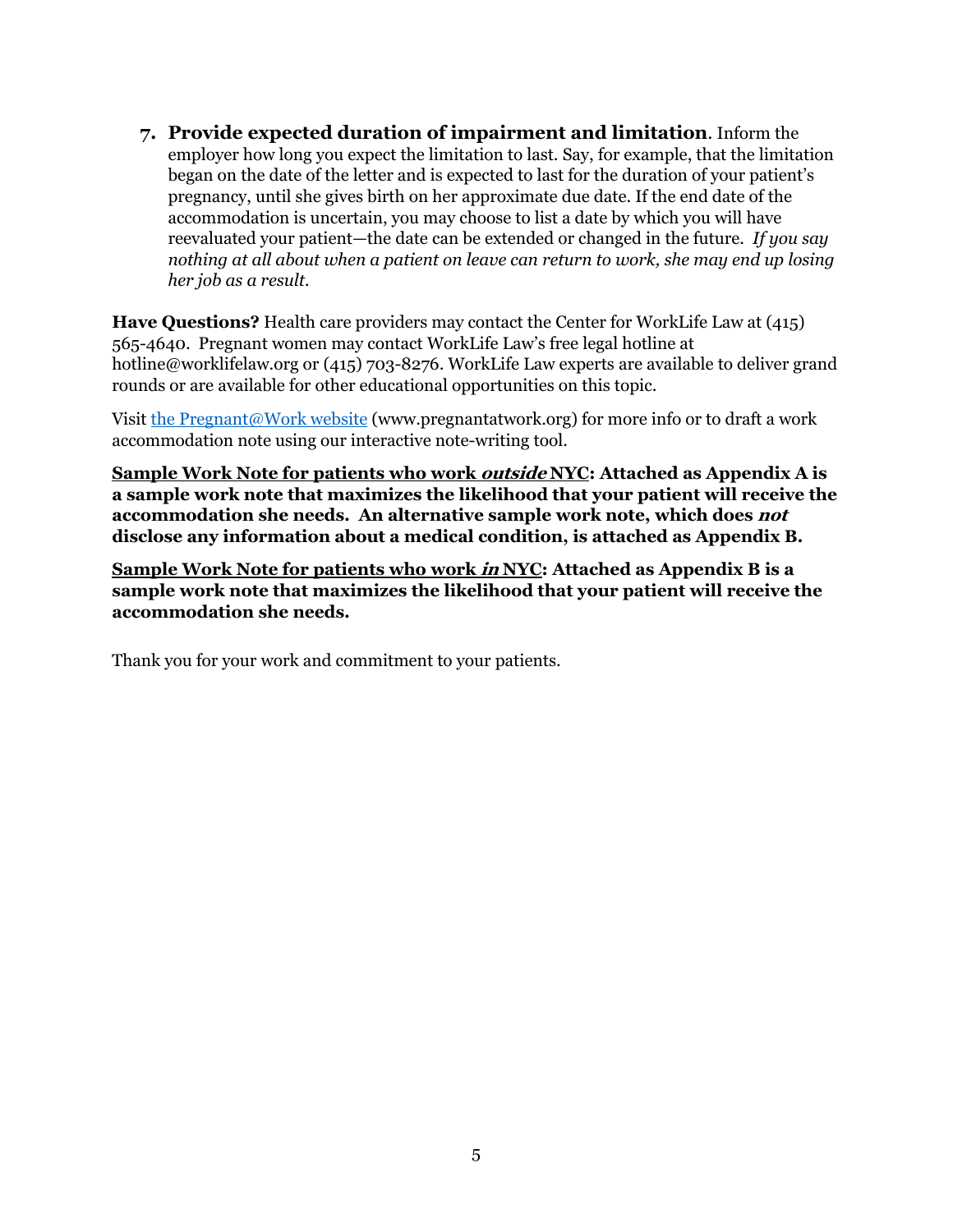

## **New York: Sample Pregnancy Accommodation Work Letter for Patients Who Work Outside of NYC**

Health Care Provider's Letterhead

[Date]

To Whom It May Concern:

I am the **[treating physician, nurse practitioner, health care professional, etc.]** for **[Patient]**.

I diagnosed **[Patient]**, **[who is pregnant or recently gave birth<sup>1</sup> ]**, with **[state medical condition and system impaired, e.g., gestational diabetes, an impairment of the endocrine system<sup>2</sup> ]**. This medical condition inhibits **[Patient's]** ability to **[state any normal bodily function that is inhibited, e.g., walk, stand, lift, etc.<sup>3</sup> ]**.

Due to **[Patient's]** condition, she **[state limitation here, e.g., "cannot stand for more than an hour without 15 minutes of sitting," "must take breaks every 3-4 hours to eat a snack," etc.<sup>4</sup> ]**.

**[Patient]** is able to continue working with a reasonable accommodation.

**Optional:** I recommend **[Patient]** be provided the following accommodation: **[Describe requested accommodation here<sup>5</sup> ]**.

**[Patient's]** medical condition and related limitation began on **[Date]**. At this time, I anticipate that **[Patient]** will need an accommodation until **[state estimated end date of limitation/accommodation<sup>6</sup> ]**.

Thank you.

Signature

<sup>&</sup>lt;sup>1</sup> See guidelines document, component  $#1$ .

<sup>2</sup> See guidelines document, component #2.

<sup>3</sup> See guidelines document, component #3.

<sup>4</sup> See guidelines document, component #4.

<sup>5</sup> See guidelines document, component #6.

<sup>6</sup> See guidelines document, component #7.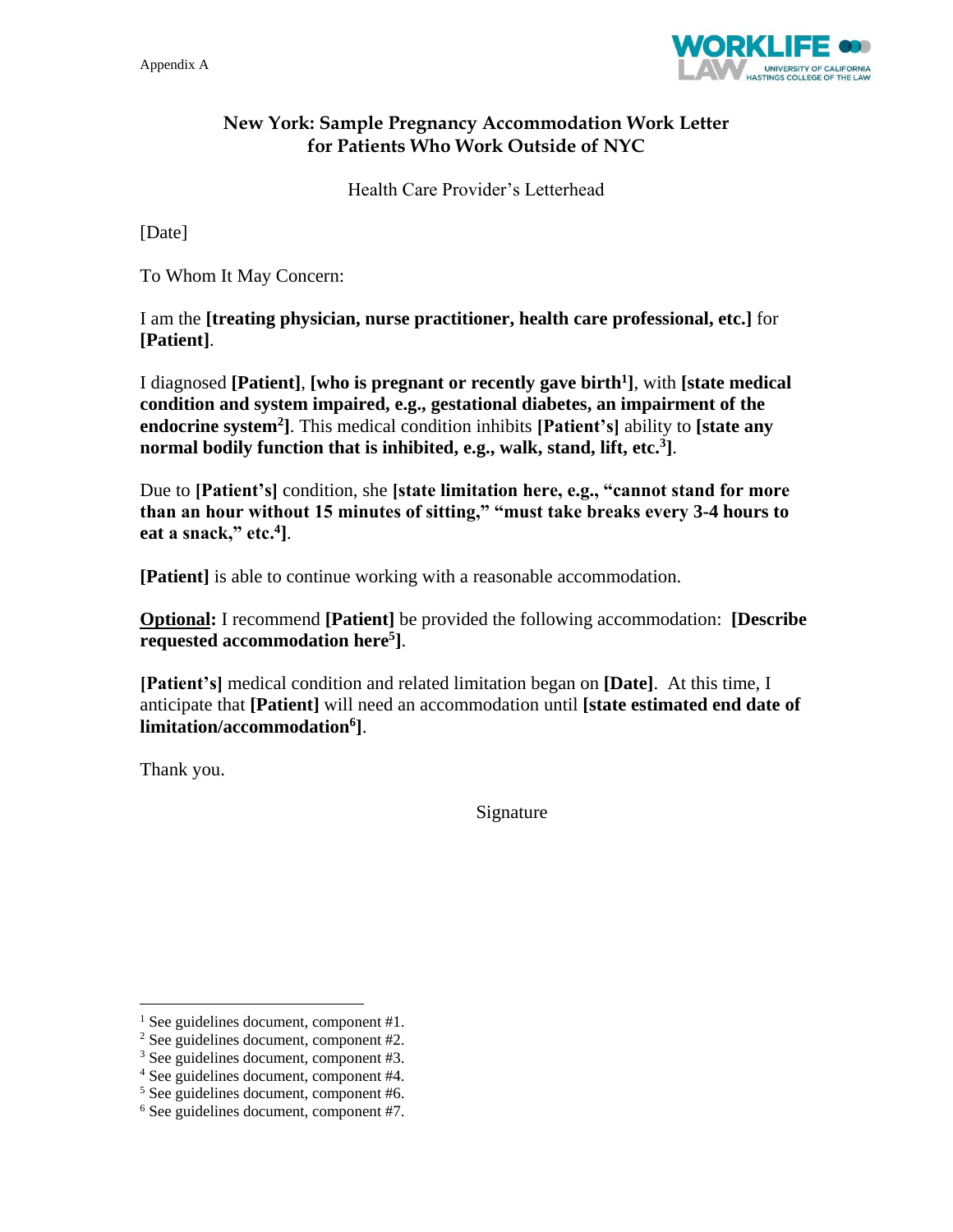

#### **New York: Sample Pregnancy Accommodation Work Letter No Condition Identified**

**\* For patients who work in NYC:** *Use this sample note in all circumstances.*

*Employers in NYC are prohibited from requesting medical documentation in the accommodations process unless the patient is requesting:* 

- *(1)* **work from home** *(either on an intermittent or longer-term basis), or*
- *(2)* **time away from work** *(other than for the 8-week period following childbirth) and the employer typically requests verification from other employees requesting leave-related accommodations for reasons other than pregnancy, childbirth, or a related medical condition.*

*\****For patients who work outside of New York City:** *Use this sample note only when patient wishes to* not *identify her medical condition or when patient does not have an identifiable medical condition. It is preferable to identify a medical condition, if possible. 1 (See Appendix A: sample note identifying condition.)*

Health Care Provider's Letterhead

[Date]

To Whom It May Concern:

I am the **[treating physician, nurse practitioner, health care professional, etc.]** for **[Patient]**, **[who is pregnant or recently gave birth2]**.

Due to **[Patient's]** [*choose one:* pregnancy, pregnancy-related condition, childbirth, or childbirth-related condition**]**, she **[state limitation here, e.g., "cannot stand for more than an hour without 15 minutes of sitting," "must take breaks every 3-4 hours to eat a snack," etc.3 ]**.

**Omit if recommending full-time leave:** [Patient] is able to continue working with a reasonable accommodation.

**Optional:** I recommend **[Patient]** be provided the following accommodation: **[Describe requested accommodation here4 ]**.

**[Patient's]** medical condition and related limitation began on **[Date]**. At this time, I anticipate that **[Patient]** will need an accommodation until **[state estimated end date of limitation/accommodation5]**.

Thank you.

Signature

<sup>&</sup>lt;sup>1</sup> See guidelines document, component  $#2$ , 3.

<sup>2</sup> See guidelines document, component #1.

 $3$  See guidelines document, component  $#4$ .

 $4$  See guidelines document, component #6.

<sup>5</sup> See guidelines document, component #7.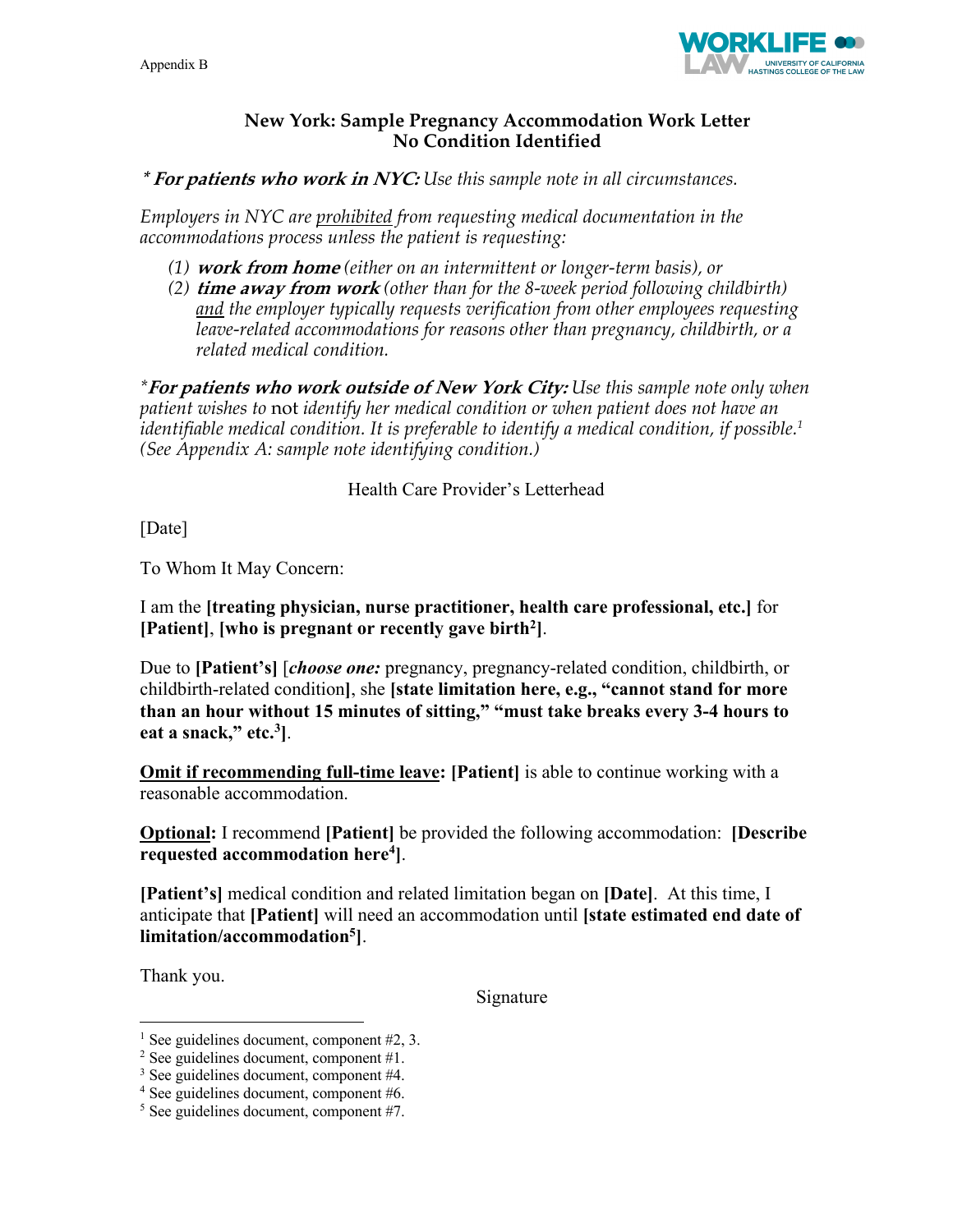

# **New York Guidelines: Drafting Work Accommodation Notes for Pregnant Women**

# **Suggested Reasonable Accommodations**

| Condition                              | <b>Potential Reasonable Accommodations</b>                                                                             |
|----------------------------------------|------------------------------------------------------------------------------------------------------------------------|
| Abnormal placentation (placenta        | Allow time off for medical appointments<br>$\bullet$                                                                   |
| accreta, placenta percreta, placenta   | Provide scheduling changes such as flexible schedules or telework (which may include a temporary transfer<br>$\bullet$ |
| increta, placenta previa, vasa previa) | to a position that provides this kind of flexibility)                                                                  |
|                                        | Allow assistance from coworkers with lifting<br>$\bullet$                                                              |
|                                        | Provide assistive equipment to lift more than X pounds<br>٠                                                            |
|                                        | Temporarily modify particular duties of the job                                                                        |
|                                        | Move workstation close to restrooms<br>$\bullet$                                                                       |
| Anemia                                 | Allow sitting while working<br>$\bullet$                                                                               |
|                                        | Allow assistance from coworkers in lifting                                                                             |
|                                        | Allow breaks every 4 to 6 hours                                                                                        |
| <b>Bladder dysfunction (urinary</b>    | Allow more frequent bathroom breaks as needed<br>$\bullet$                                                             |
| incontinence)                          |                                                                                                                        |
| Carpal tunnel syndrome                 | Allow occasional breaks from manual tasks or typing - state how frequently (e.g. every two hours or "as                |
|                                        | needed")                                                                                                               |
|                                        | Provide specialized programs that allow for dictation instead of typing                                                |
|                                        | Provide ergonomic support for hands and wrists                                                                         |
|                                        | Allow wearing of wrist brace<br>$\bullet$                                                                              |
| Cesarean incision infection            | See wound complications<br>$\bullet$                                                                                   |
| Cholestasis of pregnancy               | Allow time off from work twice weekly for medical appointments<br>$\bullet$                                            |
|                                        | Allow to take medication<br>$\bullet$                                                                                  |
| Deep vein thrombosis                   | Allow frequent (hourly) breaks to stretch and move extremities<br>$\bullet$                                            |
|                                        | Allow refrigerator for storage and privacy for injections<br>٠                                                         |
|                                        | Modification of workstation to allow for more comfortable movement of legs                                             |
|                                        | Allow teleconferencing rather than travel to avoid risks associated with travel<br>$\bullet$                           |
| Depression                             | Provide time off for employee to participate in therapeutic sessions<br>$\bullet$                                      |
|                                        | Temporarily transfer employee to a less distracting environment<br>$\bullet$                                           |
|                                        | Allow telecommuting (which may include temporary transfer to a position that allows for telecommuting)                 |
|                                        |                                                                                                                        |
|                                        |                                                                                                                        |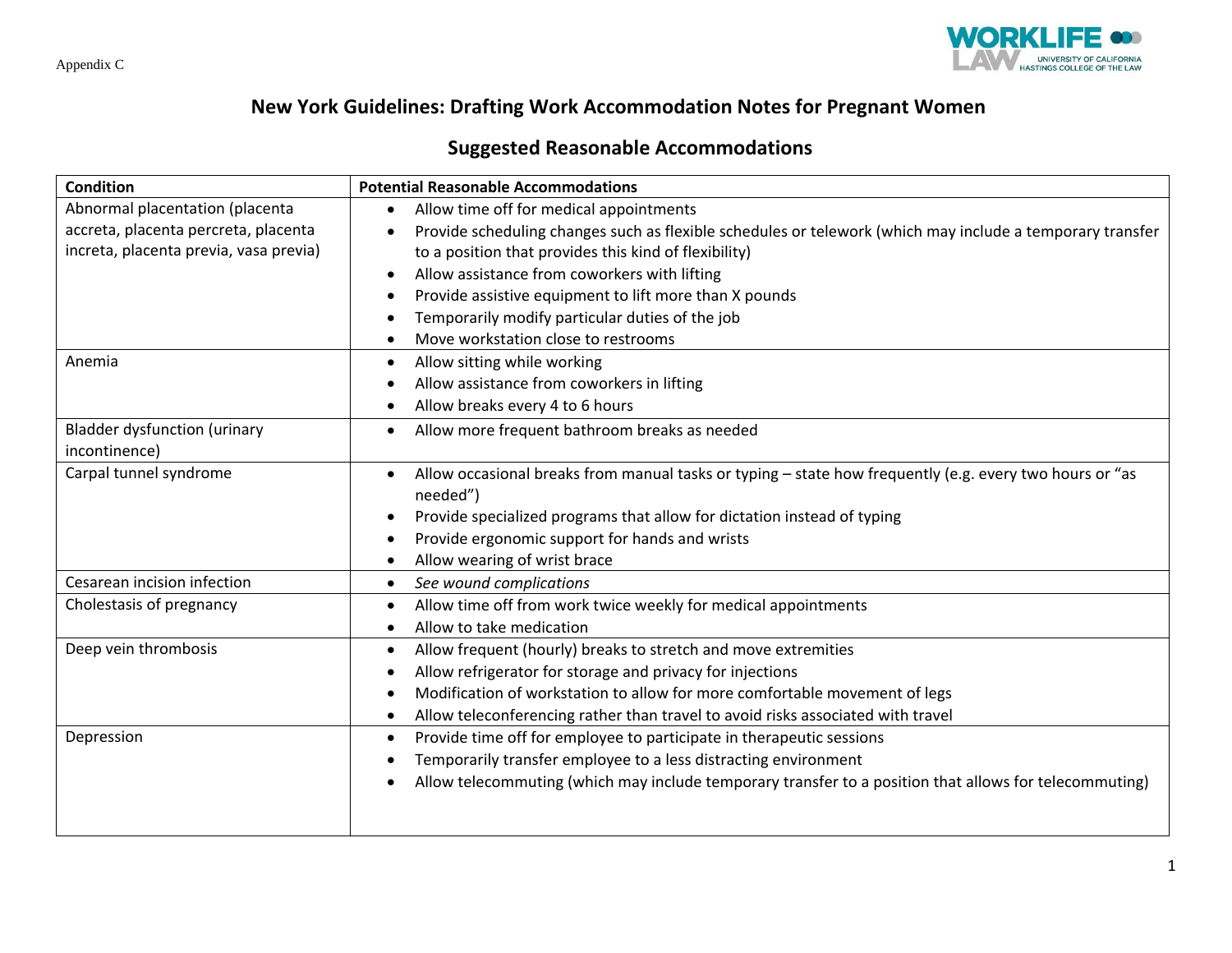| <b>Diabetes</b>                        | Allow time off for medical appointments<br>$\bullet$                                                                   |
|----------------------------------------|------------------------------------------------------------------------------------------------------------------------|
|                                        | Permit employee to take more frequent bathroom breaks and to eat small snacks during work hours - be<br>$\bullet$      |
|                                        | specific with regard to timing, if possible (e.g., approximately every two hours, or "as necessary")                   |
|                                        | Allow breaks and a private location for testing blood glucose - before and/or after each meal<br>$\bullet$             |
|                                        | Provide space for medications to be stored<br>$\bullet$                                                                |
|                                        | Allow scheduling changes such as flexible schedules or telework (which may include a temporary transfer<br>$\bullet$   |
|                                        | to a position that provides this kind of flexibility)                                                                  |
| Dyspnea                                | Provide employee with stool or chair to sit on while working<br>$\bullet$                                              |
|                                        | Provide assistive equipment for lifting                                                                                |
|                                        | Allow coworker assistance with lifting<br>$\bullet$                                                                    |
|                                        | Temporarily modify particular duties of the job<br>$\bullet$                                                           |
| Fatigue                                | Temporarily modify job duties to avoid strenuous activity<br>$\bullet$                                                 |
|                                        | Allow scheduling changes such as flexible schedules or telework (which may include a temporary transfer<br>$\bullet$   |
|                                        | to a position that provides this kind of flexibility)                                                                  |
|                                        | Exemption from mandatory overtime<br>$\bullet$                                                                         |
| Gastroesophageal reflux (GERD)         | Allow breaks for food - be specific as to timing (e.g., approximately every two hours, or "as necessary")<br>$\bullet$ |
|                                        | Provide space for medications to be stored<br>$\bullet$                                                                |
| Hyperemesis gravidarum (morning        | Allow employee to take more frequent bathroom breaks<br>$\bullet$                                                      |
| sickness)                              | Allow employee to eat small snacks during work hours<br>$\bullet$                                                      |
|                                        | Provide a cot for lying down and take breaks as needed                                                                 |
|                                        | Provide schedule changes such as flexible schedules or telework (which may include a temporary transfer<br>٠           |
|                                        | to a position that provides this kind of flexibility)                                                                  |
| Hypertension                           | Provide time and place for blood pressure monitoring<br>$\bullet$                                                      |
|                                        | Allow time off for medical appointments and monitoring<br>$\bullet$                                                    |
| Insomnia                               | Provide scheduling changes such as flexible schedules or telework (which may include a temporary transfer<br>$\bullet$ |
|                                        | to a position that provides this kind of flexibility)                                                                  |
|                                        | Provide a cot for lying down and take breaks as needed<br>$\bullet$                                                    |
| Intrauterine growth restriction        | Provide scheduling changes such as flexible schedules or telework (which may include a temporary transfer<br>$\bullet$ |
|                                        | to a position that provides this kind of flexibility)                                                                  |
| Lactation complication, such as breast | Provide a private space for pumping<br>$\bullet$                                                                       |
| engorgement                            | Provide breaks every 3-5 hours lasting at least 20 minutes in order to pump<br>$\bullet$                               |
|                                        |                                                                                                                        |
|                                        |                                                                                                                        |
|                                        |                                                                                                                        |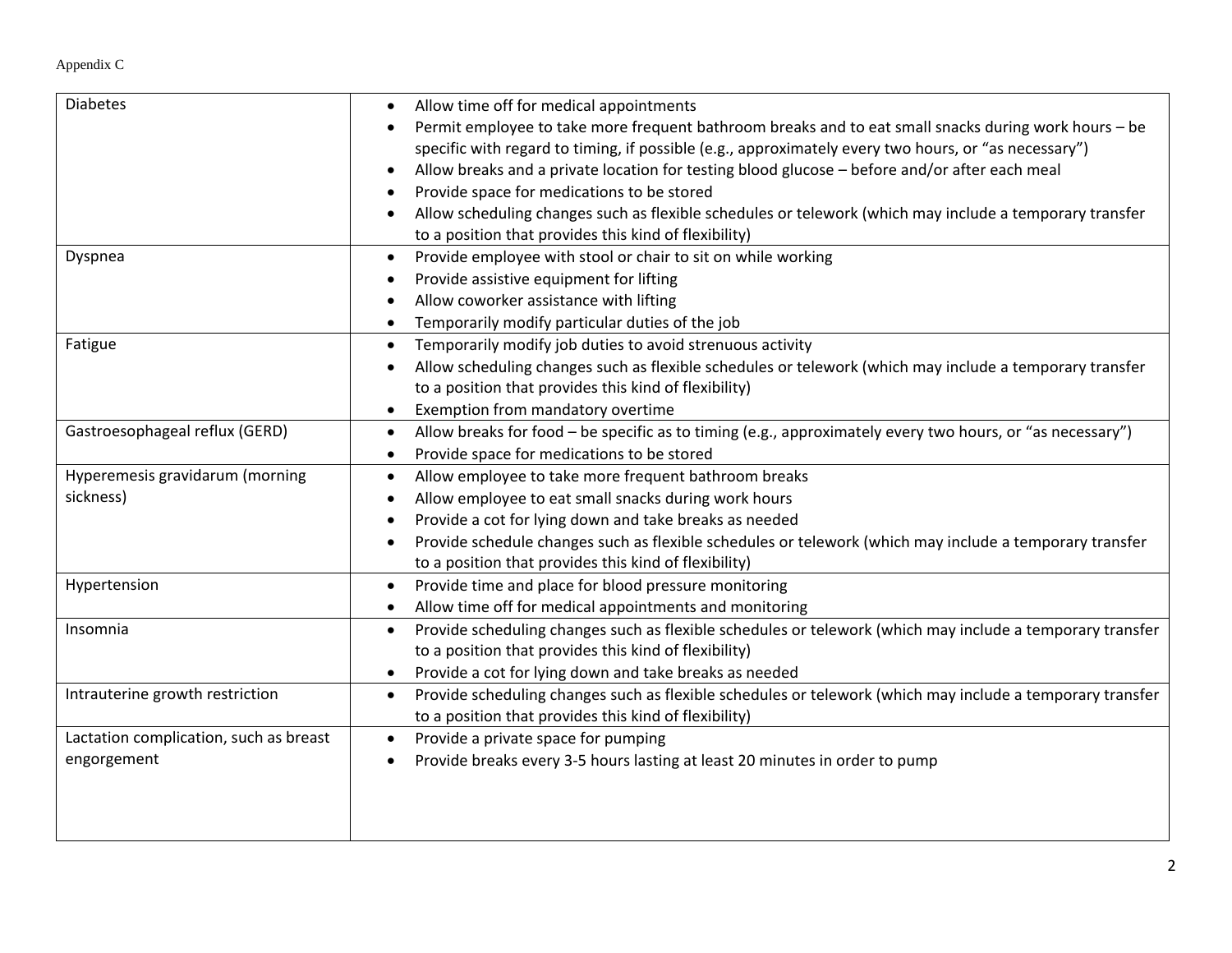| Lower extremity edema             | Provide employee with stool or chair to sit on while working<br>$\bullet$                                              |
|-----------------------------------|------------------------------------------------------------------------------------------------------------------------|
|                                   | Modify workstation to allow elevation of legs<br>$\bullet$                                                             |
|                                   | Allow short breaks for movement or exercise - state how frequently (e.g., approximately every two hours,               |
|                                   | or "as necessary")                                                                                                     |
|                                   | Modify footwear requirements - be specific<br>$\bullet$                                                                |
| Lower extremity varicosities      | Allow short breaks for movement or exercise - be specific as to timing (e.g., approximately every two<br>$\bullet$     |
|                                   | hours, or "as necessary")                                                                                              |
|                                   | Modify workstation to provide ability to sit or stand as needed<br>$\bullet$                                           |
| Lumbar lordosis                   | See musculoskeletal pain<br>$\bullet$                                                                                  |
| Mastitis                          | Provide a private space for pumping<br>$\bullet$                                                                       |
|                                   | Provide breaks every 3-4 hours lasting at least 20 minutes in order to pump<br>$\bullet$                               |
| Migraine headaches                | Change lighting in the work area to create a less bright environment<br>$\bullet$                                      |
|                                   | Limit exposure to noise and fragrances<br>$\bullet$                                                                    |
|                                   | Provide scheduling changes such as flexible schedules or telework (which may include a temporary transfer<br>$\bullet$ |
|                                   | to a position that provides this kind of flexibility)                                                                  |
| Musculoskeletal pain (back pain)  | Allow use of a heating pad as needed<br>$\bullet$                                                                      |
|                                   | Allow sitting while working<br>$\bullet$                                                                               |
|                                   | Allow assistance from coworkers in lifting                                                                             |
|                                   | Provide assistive equipment to lift more than X pounds<br>$\bullet$                                                    |
|                                   | Allow modification of workstation                                                                                      |
|                                   | Temporarily modify particular duties of the job                                                                        |
|                                   | Must be allowed to wear belt<br>$\bullet$                                                                              |
| Oligohydramnios                   | Allow time off for medical appointments<br>$\bullet$                                                                   |
| Pelvic pain (round ligament pain, | Allow lifting assistance from coworkers<br>$\bullet$                                                                   |
| uterine pain, Braxton Hicks,      | Provide assistive equipment to lift more than 25 pounds<br>$\bullet$                                                   |
| degenerating fibroid)             | Modify workstation to provide ability to sit or stand as needed<br>$\bullet$                                           |
|                                   | Provide scheduling changes such as flexible schedules or telework (which may include a temporary transfer<br>$\bullet$ |
|                                   | to a position that provides this kind of flexibility)                                                                  |
|                                   | Allow more frequent breaks - be specific as to timing (e.g., approximately every two hours, or "as                     |
|                                   | necessary")                                                                                                            |
| Pelvic varicosities (hemorrhoids) | Allow employee to avoid being in a seated position all day or to use a special cushion<br>$\bullet$                    |
|                                   |                                                                                                                        |
|                                   |                                                                                                                        |
|                                   |                                                                                                                        |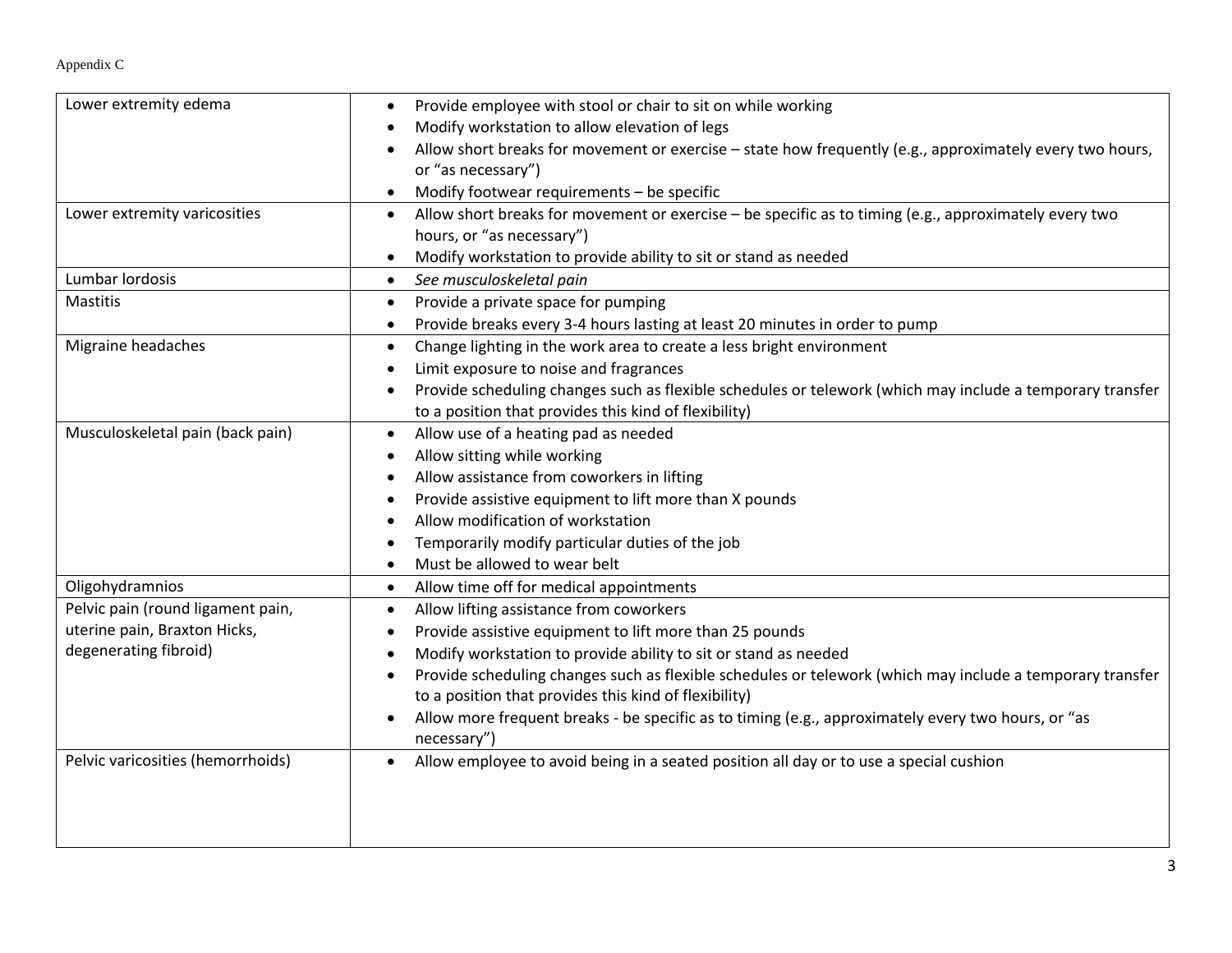| Placental abruption                   | Allow time off for medical appointments<br>$\bullet$                                                                   |
|---------------------------------------|------------------------------------------------------------------------------------------------------------------------|
|                                       | Provide scheduling changes such as flexible schedules or telework (which may include a temporary transfer              |
|                                       | to a position that provides this kind of flexibility)                                                                  |
|                                       | Allow assistance from coworkers with lifting                                                                           |
|                                       | Provide assistive equipment to lift more than X pounds                                                                 |
|                                       | Temporarily modify particular duties of the job                                                                        |
|                                       | Move workstation close to restrooms                                                                                    |
| Preterm pregnancy risk (shortened     | Allow time off for medical appointments<br>$\bullet$                                                                   |
| cervix, incompetent cervix, cerclage, |                                                                                                                        |
| threatened preterm labor)             |                                                                                                                        |
| Pulmonary embolism                    | Allow time off for medical appointments<br>$\bullet$                                                                   |
|                                       | Modify workstation to allow elevation of legs                                                                          |
|                                       | Allow short breaks for movement or exercise - be specific as to timing (e.g., approximately every two                  |
|                                       | hours, or "as necessary")                                                                                              |
|                                       | Must be allowed to take medications, including injections, at work<br>$\bullet$                                        |
| Rash, dermatitis, PUPPP               | Allow use of protective gloves or clothing as recommended<br>$\bullet$                                                 |
| Sciatica                              | Allow lifting assistance from coworkers<br>$\bullet$                                                                   |
|                                       | Provide assistive equipment to lift more than X pounds<br>$\bullet$                                                    |
|                                       | Modify workstation to provide ability to sit or stand as needed<br>$\bullet$                                           |
|                                       | Provide scheduling changes such as flexible schedules or telework (which may include a temporary transfer              |
|                                       | to a position that provides this kind of flexibility)                                                                  |
|                                       | Allow more frequent breaks - be specific as to timing (e.g., approximately every two hours, or "as<br>necessary")      |
| Stroke (TIA, embolus, CVA)            | Allow time off for medical appointments<br>$\bullet$                                                                   |
|                                       | Allow flexible schedule                                                                                                |
|                                       | Must be allowed to take medications, including injections, at work<br>$\bullet$                                        |
| Sub-chorionic hematoma                | Allow time off for medical appointments<br>$\bullet$                                                                   |
|                                       | Provide scheduling changes such as flexible schedules or telework (which may include a temporary transfer<br>$\bullet$ |
|                                       | to a position that provides this kind of flexibility)                                                                  |
|                                       | Allow assistance from coworkers with lifting<br>$\bullet$                                                              |
|                                       | Provide assistive equipment to lift more than X pounds                                                                 |
|                                       | Temporarily modify particular duties of the job                                                                        |
|                                       | Move workstation close to restrooms                                                                                    |
|                                       |                                                                                                                        |